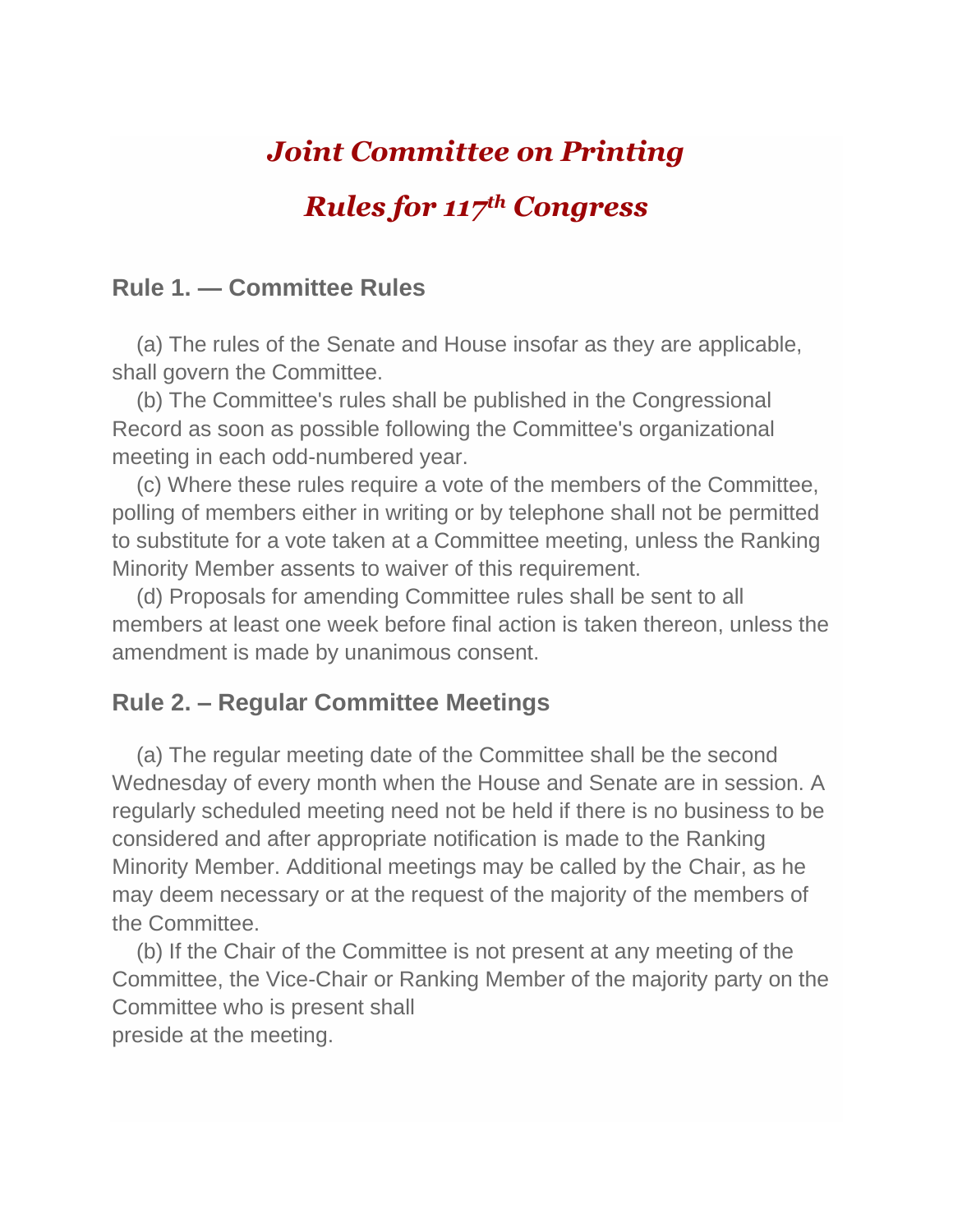### **Rule 3. – Quorum**

 (a) Five members of the Committee shall constitute a quorum, which is required for the purpose of closing meetings, promulgating Committee orders or changing the rules of the Committee.

 (b) Three members shall constitute a quorum for purposes of taking testimony and receiving evidence.

## **Rule 4. – Proxies**

 (a) Written or telegraphic proxies of Committee members will be received and recorded on any vote taken by the Committee, except for the purpose of creating a quorum.

 (b) Proxies will be allowed on any such votes for the purpose of recording a member's position on a question only when the absentee Committee member has been informed of the question and has affirmatively requested that he be recorded.

## **Rule 5. – Open and Closed Meetings**

 (a) Each meeting for the transaction of business of the Committee shall be open to the public except when the Committee, in open session and with a quorum present, determines by roll call vote that all or part of the remainder of the meeting on that day shall be closed to the public. No such vote shall be required to close a meeting that relates solely to internal budget or personnel matters.

 (b) No person other than members of the Committee, and such congressional staff and other representatives as they may authorize, shall be present in any business session that has been closed to the public.

## **Rule 6. – Alternating Chairship and Vice-Chairship by Congresses**

 (a) The Chairship and Vice Chairship of the Committee shall alternate between the House and the Senate by Congresses: The senior member of the minority party in the House of Congress opposite of that of the Chair shall be the Ranking Minority Member of the Committee.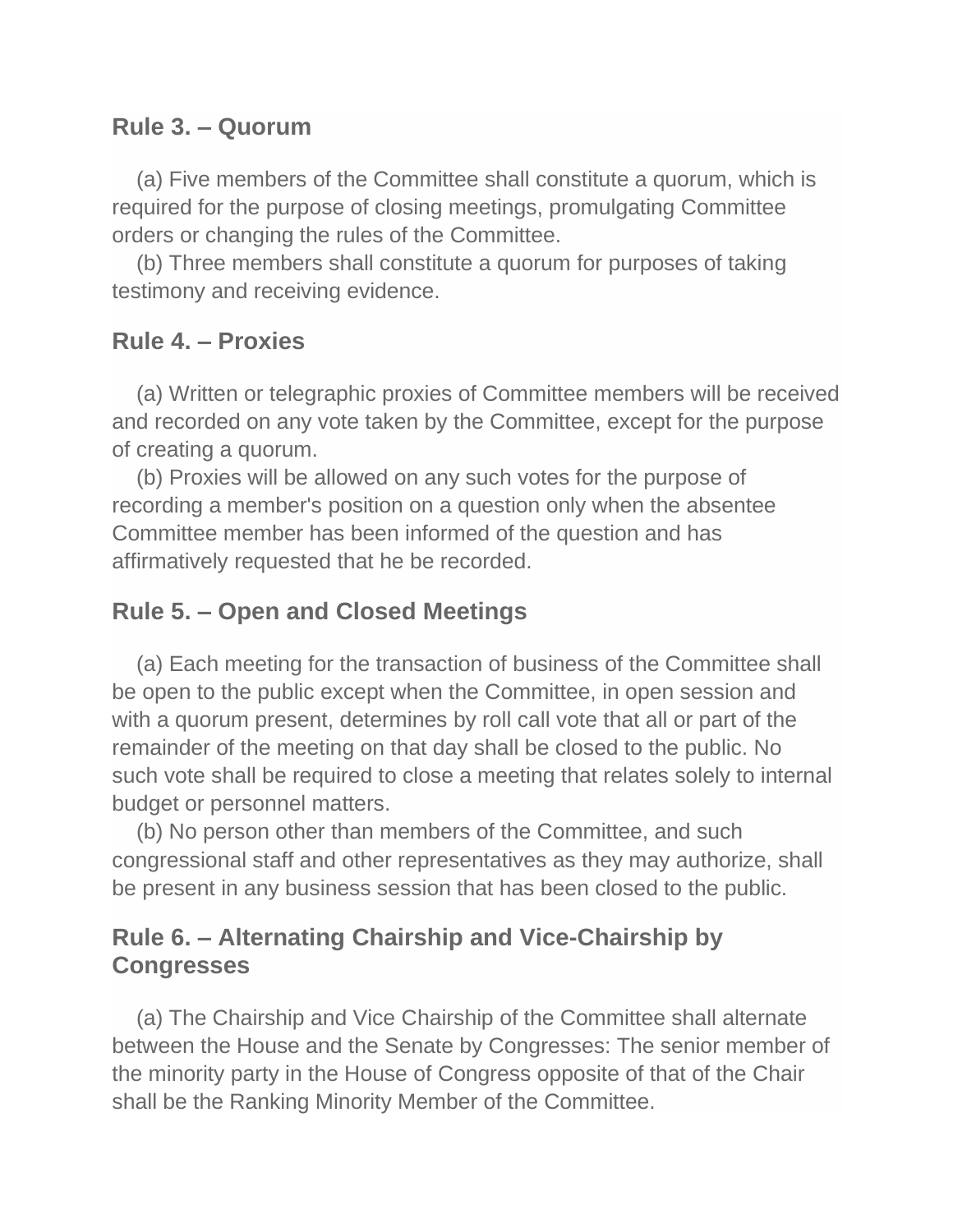(b) In the event the House and Senate are under different party control, the Chair and Vice Chair shall represent the majority party in their respective Houses. When the Chair and Vice-Chair represent different parties, the Vice-Chair shall also fulfill the responsibilities of the Ranking Minority Member as prescribed by these rules.

### **Rule 7. – Parliamentary Questions**

 Questions as to the order of business and the procedures of Committee shall in the first instance be decided by the Chair; subject always to an appeal to the Committee.

#### **Rule 8. – Hearings: Public Announcements and Witnesses**

 (a) The Chair, in the case of hearings to be conducted by the Committee, shall make public announcement of the date, place and subject matter of any hearing to be conducted on any measure or matter at least one week before the commencement of that hearing unless the Committee determines that there is good cause to begin such hearing at an earlier date. In the latter event, the Chair shall make such public announcement at the earliest possible date. The staff director of the Committee shall promptly notify the Daily Digest of the Congressional Record as soon as possible after such public announcement is made.

 (b) So far as practicable, all witnesses appearing before the Committee shall file advance written statements of their proposed testimony at least 48 hours in advance of their appearance and their oral testimony shall be limited to brief summaries. Limited insertions or additional germane material will be received for the record, subject to the approval of the Chair.

## **Rule 9. – Official Hearing Record**

 (a) An accurate stenographic record shall be kept of all Committee proceedings and actions. Brief supplemental materials when required to clarify the transcript may be inserted in the record subject to the approval of the Chair.

 (b) Each member of the Committee shall be provided with a copy of the hearing transcript for the purpose of correcting errors of transcription and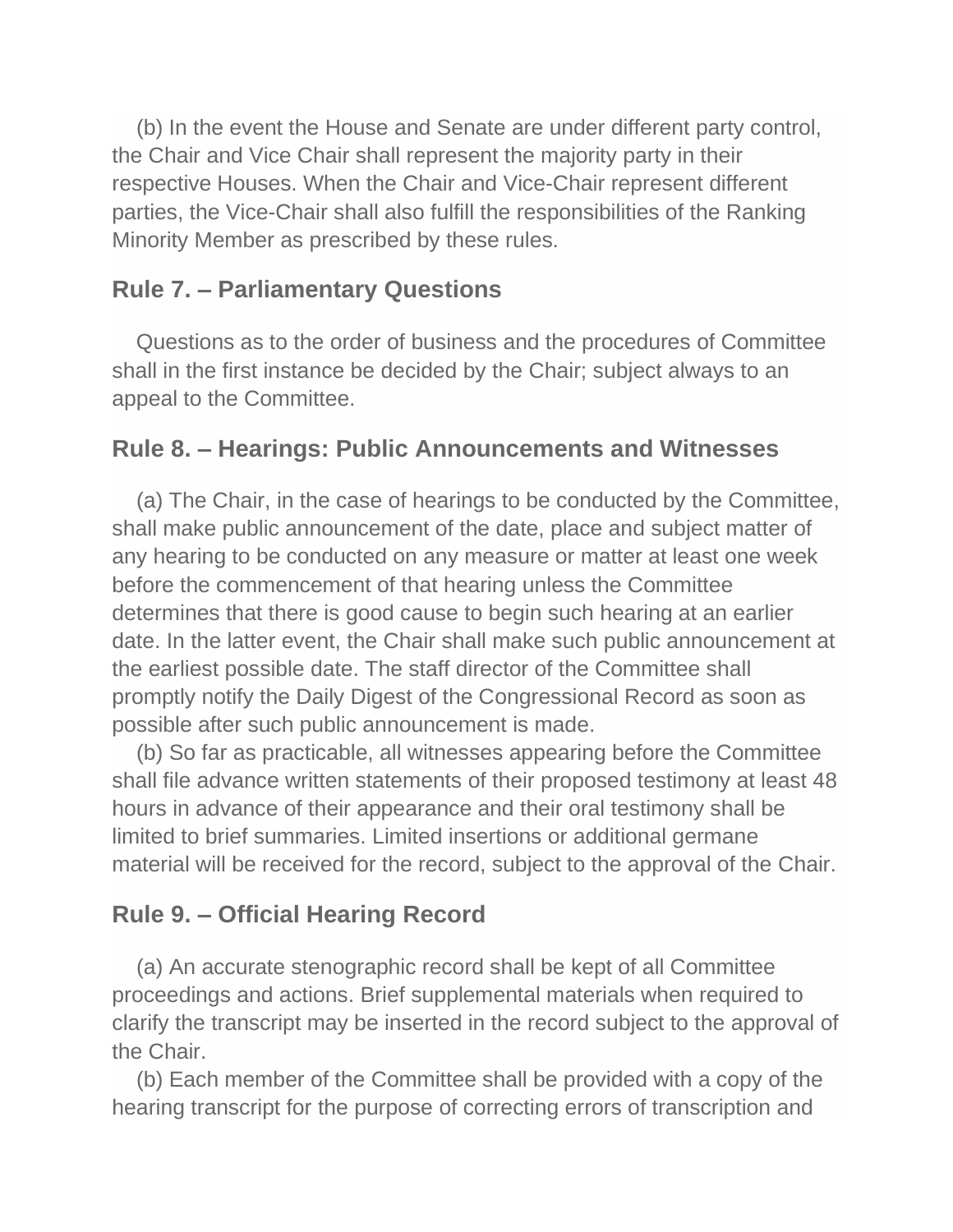grammar, and clarifying questions or remarks. If any other person is authorized by a Committee Member to make his corrections, the staff director shall be so notified.

 (c) Members who have received unanimous consent to submit written questions to witnesses shall be allowed two days within which to submit these to the staff director for transmission to the witnesses. The record may be held open for a period not to exceed two weeks awaiting the responses by witnesses.

 (d) A witness may obtain a transcript copy of his testimony given at a public session or, if given at an executive session, when authorized by the Committee. Testimony received in closed hearings shall not be released or included in any report without the approval of the Committee.

#### **Rule 10. – Witnesses for Committee Hearings**

 (a) Selection of witnesses for Committee hearings shall be made by the Committee staff under the direction of the Chair. A list of proposed witnesses shall be submitted to the members of the Committee for review sufficiently in advance of the hearings to permit suggestions by the Committee members to receive appropriate consideration.

 (b) The Chair shall provide adequate time for questioning of witnesses by all members, including minority Members and the rule of germaneness shall be enforced in all hearings notified.

 (c) Whenever a hearing is conducted by the Committee upon any measure or matter, the minority on the Committee shall be entitled, upon unanimous request to the Chair before the

completion of such hearings, to call witnesses selected by the minority to testify with respect to the measure or matter during at least one day of hearing thereon.

#### **Rule 11. – Confidential Information Furnished to the Committee**

 The information contained in any books, papers or documents furnished to the Committee by any individual, partnership, corporation or other legal entity shall, upon the request of the individual, partnership, corporation or entity furnishing the same, be maintained in strict confidence by the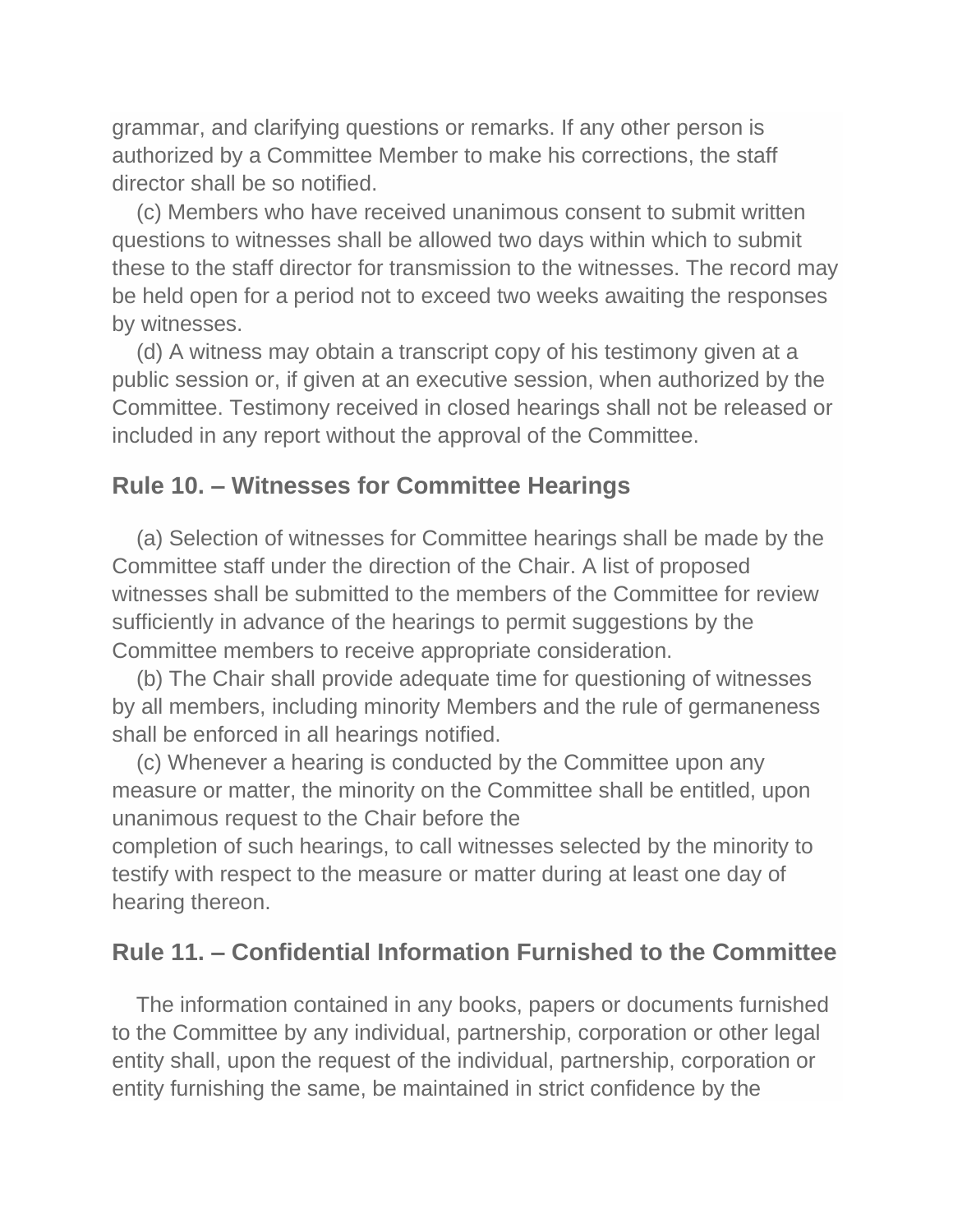members and staff of the Committee, except that any such information may be released outside of executive session of the Committee if the release thereof is effected in a manner which will not reveal the identity of such individual, partnership, corporation or entity in connection with any pending hearing or as a part of a duly authorized report of the Committee if such release is deemed essential to the performance of the functions of the Committee and is in the public interest.

## **Rule 12. – Broadcasting of Committee Hearings**

 The rule for broadcasting of Committee hearings shall be the same as Rule XI, clause 4, of the Rules of the House of Representatives.

## **Rule 13. – Committee Reports**

 (a) No Committee report shall be made public or transmitted to the Congress without the approval of a majority of the Committee except when Congress has adjourned: provided that any member of the Committee may make a report supplementary to or dissenting from the majority report. Such supplementary or dissenting reports should be as brief as possible.

 (b) Factual reports by the Committee staff may be printed for distribution to Committee members and the public only upon authorization of the Chair either with the approval of a majority of the Committee or with the consent of the Ranking Minority Member.

## **Rule 14. – Confidentiality of Committee Reports**

 No summary of a Committee report, prediction of the contents of a report, or statement of conclusions concerning any investigation shall be made by a member of the Committee or by any staff member of the Committee prior to the issuance of a report of the Committee.

## **Rule 15. – Committee Staff**

 (a) The Committee shall have a staff director, selected by the Chair. The staff director shall be an employee of the House of Representatives or of the Senate.